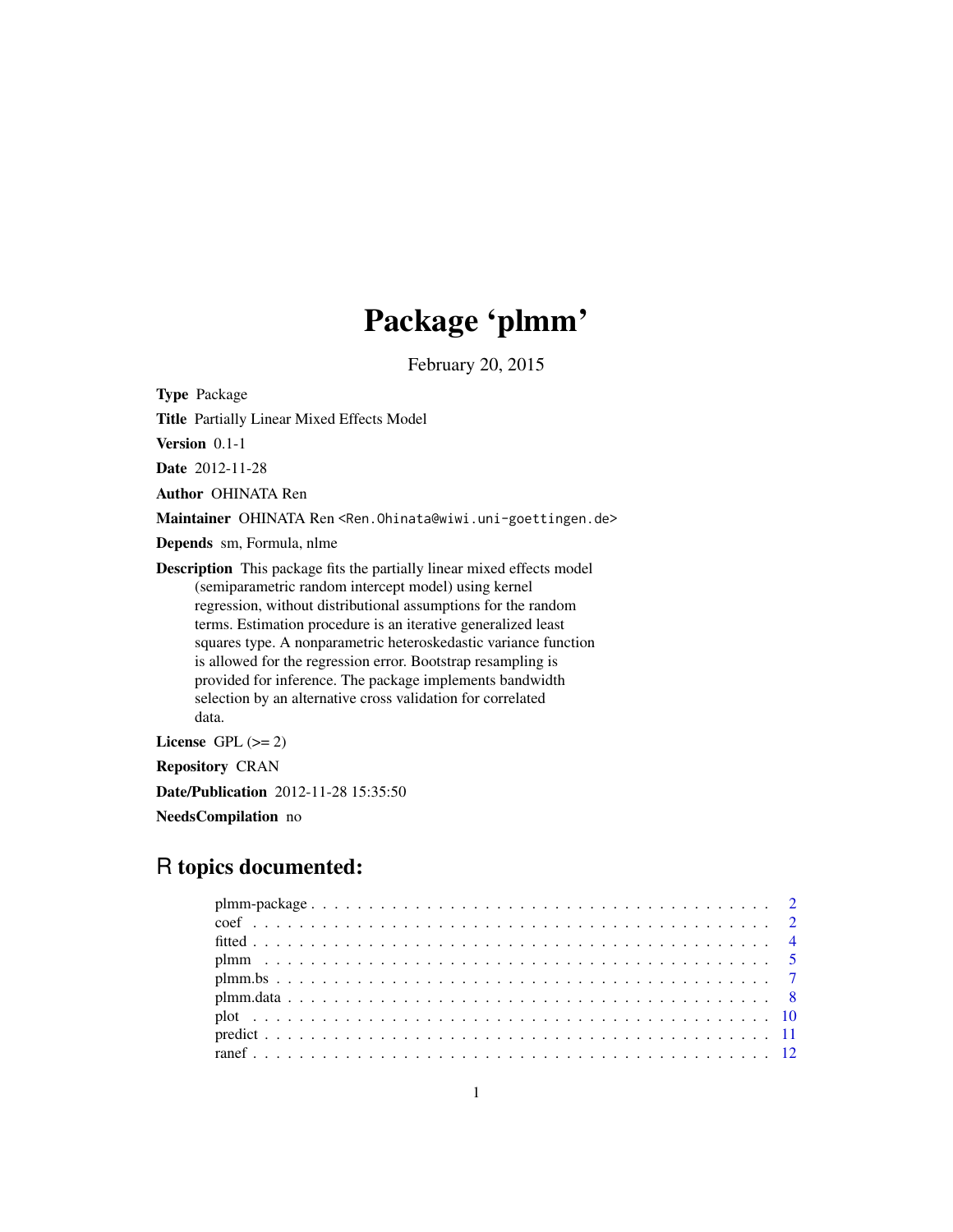<span id="page-1-0"></span>

plmm-package *Partially Linear Mixed Effects Model*

# Description

This package fits the partially linear mixed effects model (semiparametric random intercept model) using kernel regression, without distributional assumptions for the random terms. Estimation procedure is an iterative generalized least squares type. A nonparametric heteroskedastic variance function is allowed for the regression error. Bootstrap resampling is provided for inference. The package implements bandwidth selection by an alternative cross validation for correlated data.

# Details

| Package: | plmm        |
|----------|-------------|
| Type:    | Package     |
| Version: | $0.1 - 1$   |
| Date:    | 2012-11-28  |
| License: | $GPL (= 2)$ |

#### Author(s)

OHINATA Ren

Maintainer: OHINATA Ren <Ren.Ohinata@wiwi.uni-goettingen.de>

#### References

Ohinata R. (2012). Partially Linear Mixed Effects Model without Distributional Assumptions. Working Paper.

coef *Extract Fixed Regression Coefficients*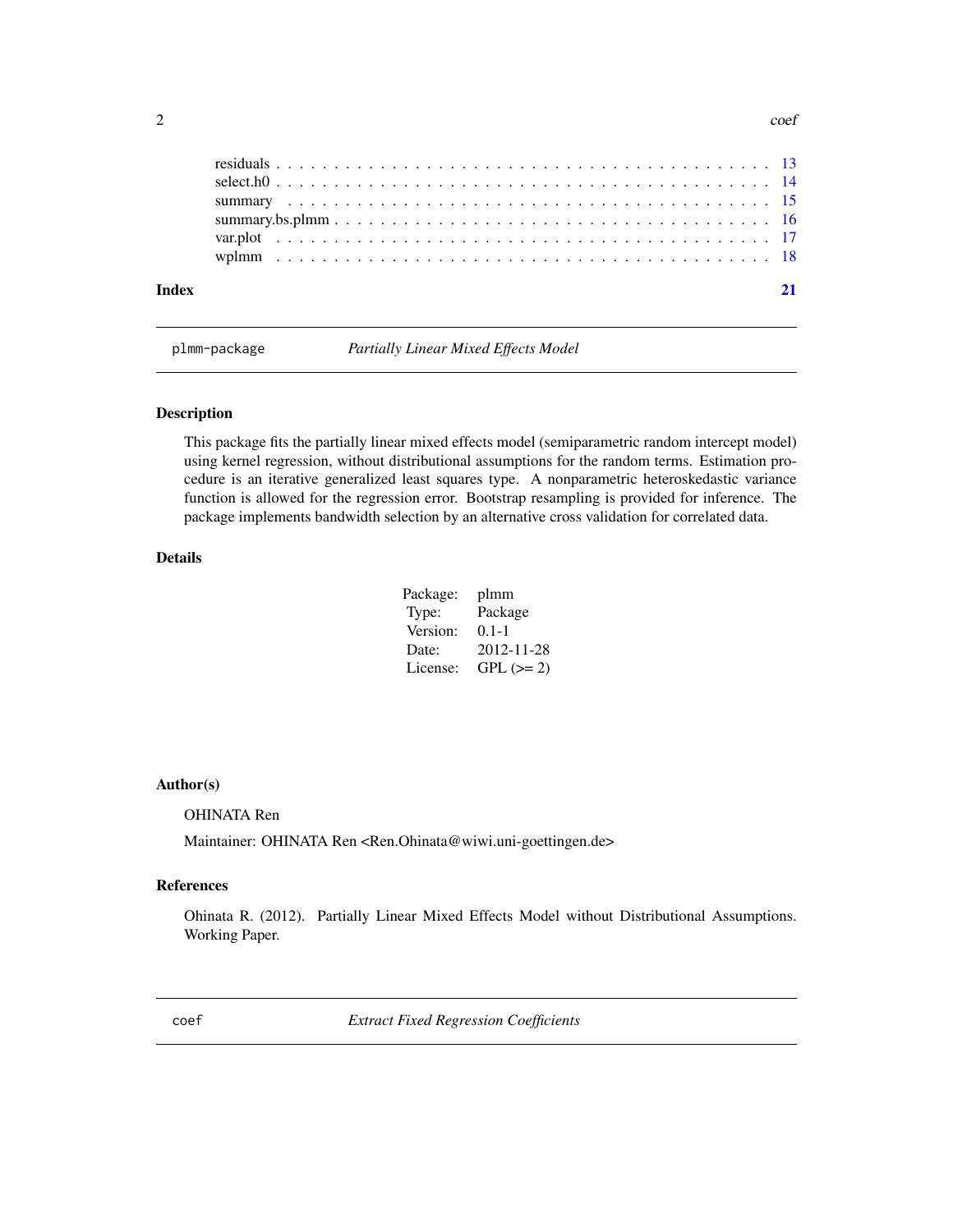#### <span id="page-2-0"></span> $\text{coeff}$  3

# Description

Extract the fixed regression coefficient estimates of a model fitted using a model fitting function plmm or wplmm. coefficients is an alias.

#### Usage

```
## S3 method for class 'plmm'
coef(object,...)
## S3 method for class 'wplmm'
coef(object,...)
## S3 method for class 'plmm'
coefficients(object,...)
## S3 method for class 'wplmm'
coefficients(object,...)
```
# Arguments

| object  | a model fitted with plmm or wplmm. |
|---------|------------------------------------|
| $\cdot$ | other arguments.                   |

# Details

When the object is of the 'plmm' class, the estimates from the final iteration are returned unless the model was fitted without iteration. The returned value coef.iter of a 'plmm' class object contains all the estimates computed in the iterations.

# Value

Fixed regression coefficients estimates.

# See Also

[plmm](#page-4-1), [wplmm](#page-17-1)

```
data(plmm.data)
model <- plmm(y0~x1+x2+x3|t1, random=cluster, data=plmm.data)
coef(model)
model$coef.iter
```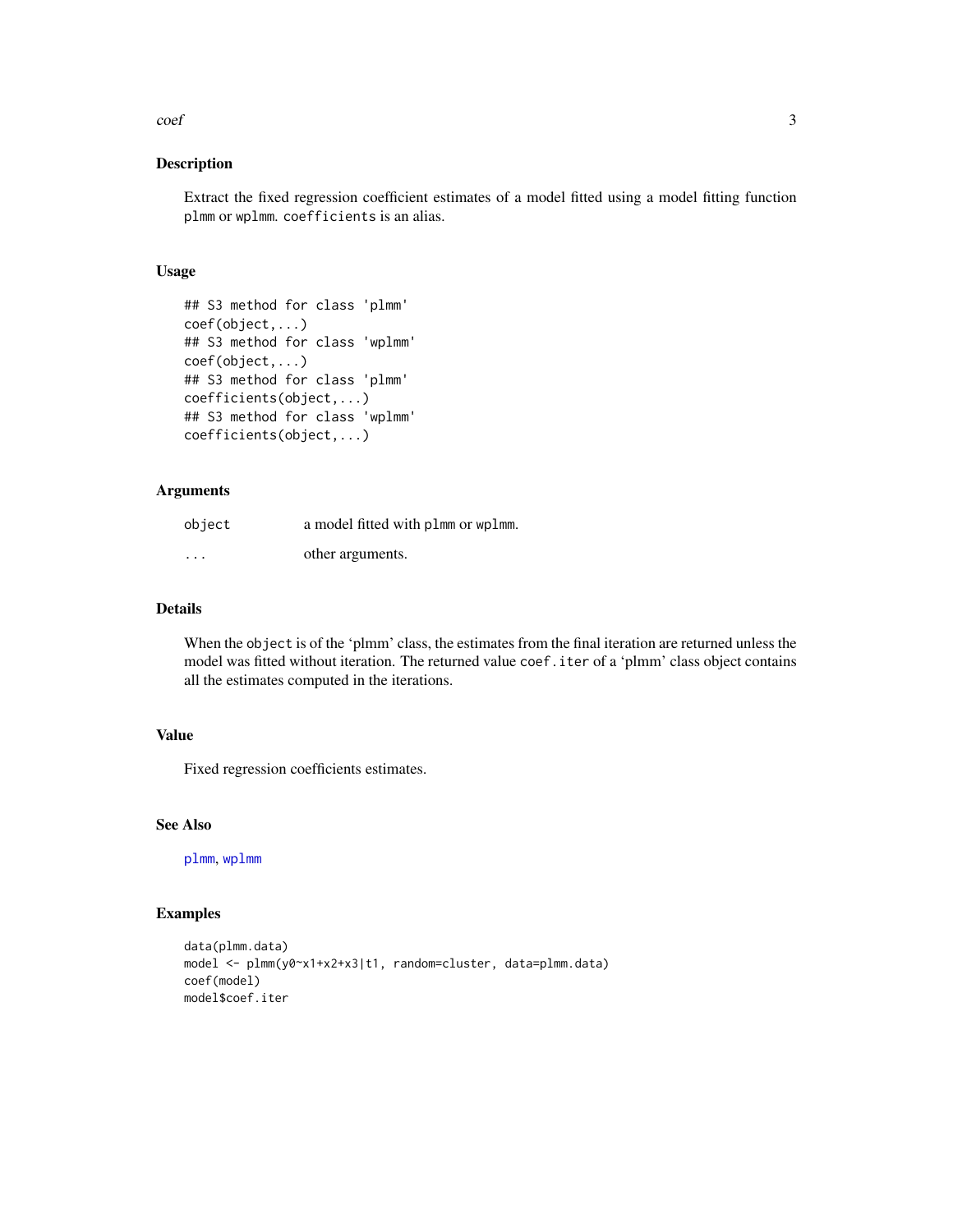<span id="page-3-0"></span>

Extract the predicted response values of a model fitted using a model fitting function plmm or wplmm. fitted.values is an alias.

# Usage

```
## S3 method for class 'plmm'
fitted(object,...)
## S3 method for class 'wplmm'
fitted(object,...)
## S3 method for class 'plmm'
fitted.values(object,...)
## S3 method for class 'wplmm'
fitted.values(object,...)
```
# Arguments

| object   | a model fitted with plmm or wplmm. |
|----------|------------------------------------|
| $\cdots$ | other arguments.                   |

#### Details

The fitted value is defined as the conditional prediction, i.e. the sum of the estimated fixed components (parametric and nonparametric) and the predicted random intercept. Unconditional predictions (not conditioned on the cluster which the predicted response belongs to) can be obtained using predict.

# Value

The predicted conditional response values.

# See Also

[plmm](#page-4-1), [wplmm](#page-17-1), [predict](#page-10-1)

```
data(plmm.data)
model <- plmm(y0~x1+x2+x3|t1, random=cluster, data=plmm.data)
fitted(model)
```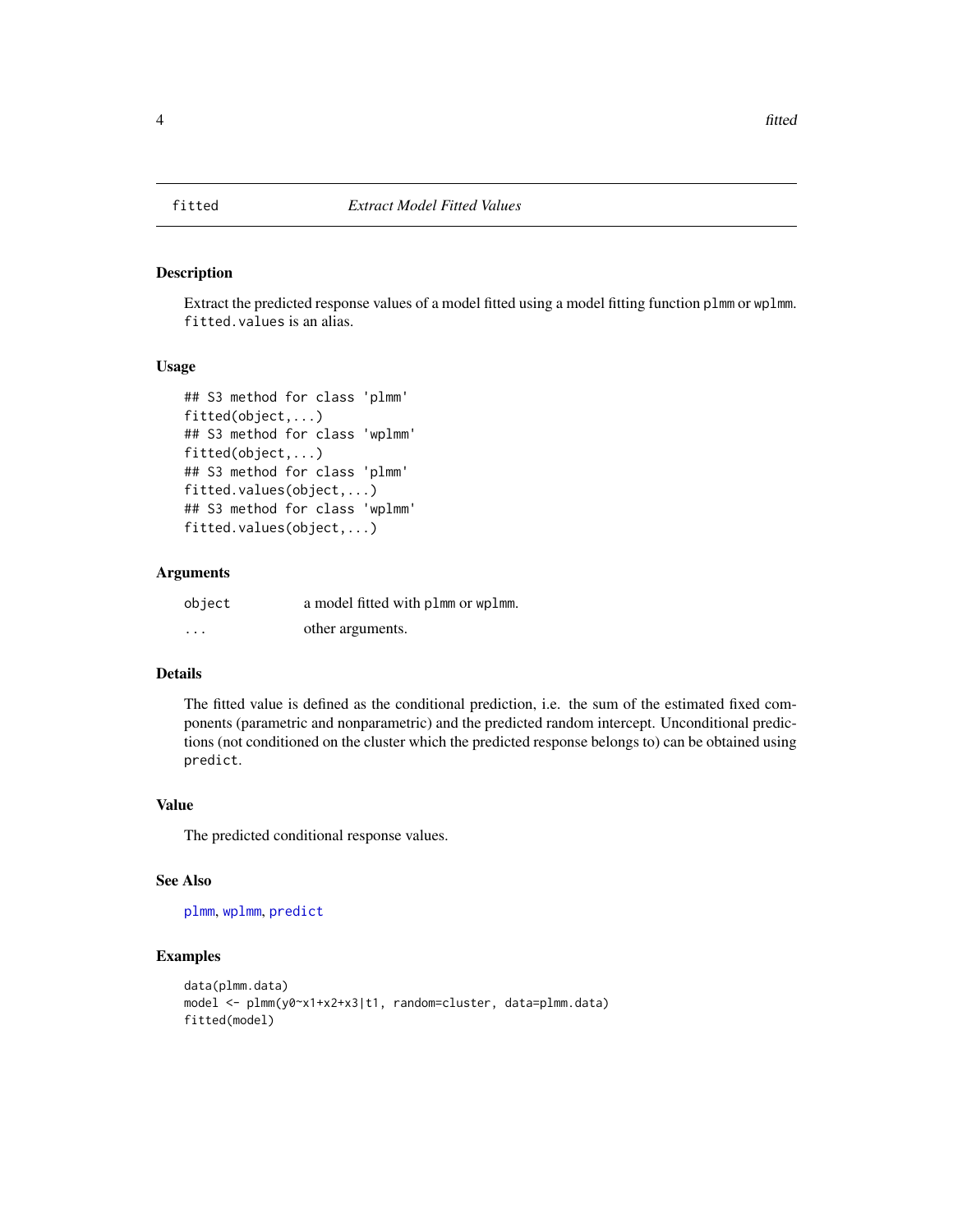Fit a partially linear mixed effects model under homoskedastic regression error assumption. plmm returns an object of the 'plmm' class.

# Usage

```
plmm(formula, random, h0, data, vc.method = "FC", nonpar.bws = "h.select",
poly.index = 1, iter = 20, scale.h = 1, epsilon = 0.003, lim.binning = 100,
hetero.prop = NULL, ...)
```
# Arguments

| formula    | a symbolic description of the model to be fitted under homoskedastic regression<br>error assumption. formula consists of three parts: the response (the left hand<br>side of '~'), the fixed parametric component (between '~' and 'l'), and the fixed<br>nonparametric component (the right hand side of 'l').            |
|------------|----------------------------------------------------------------------------------------------------------------------------------------------------------------------------------------------------------------------------------------------------------------------------------------------------------------------------|
| random     | the name of the clustering factor variable. The levels of the factor can be either<br>numeric or character.                                                                                                                                                                                                                |
| h0         | a set of bandwidths for nonparametric kernel regression to reduce the model.<br>h0 can be obtained using select.h0. h0 is optional; if omitted, select.h0<br>is called automatically to compute a set of bandwidths. The user can modify<br>bandwidths in a list object created by select. h0 and pass the object to plmm. |
| data       | an optional data frame containing the variables in the model. If relevant vari-<br>ables are not found in data, the variables are taken from the environment plmm<br>was called from.                                                                                                                                      |
| vc.method  | the method for variance components estimation: either the default "FC" (fitting<br>of constant) or "SA" (Swamy-Arora). If heteroskedasticity proportionalities are<br>known, "FChetero" (heteroskedastic fitting of constant) and "SAhetero" (het-<br>eroskedastic Swamy-Arora) can be used with hetero. prop specified.   |
| nonpar.bws | the bandwidth selection method for the kernel regression of the nonparametric<br>component. "h.select" (default), "hcv", "GCV" and "GCV.c" are available.                                                                                                                                                                  |
| poly.index | the degree of polynomial for the kernel regression of the nonparametric compo-<br>nent: either 0 for local constant or 1 (default) for local linear.                                                                                                                                                                       |
| iter       | the maximum number of iterations to be performed. The default is 20.                                                                                                                                                                                                                                                       |
| scale.h    | a scalar or 2-dimensional vector to scale the bandwidths selected for kernel re-<br>gression of the nonparametric component. The default is 1. When a scalar is<br>given for a nonparametric component of two covariates, it scales the bandwidths<br>in both directions by the same factor.                               |
| epsilon    | The criterion to determine the convergence of model fitting. The default value<br>is 0.003.                                                                                                                                                                                                                                |

<span id="page-4-1"></span><span id="page-4-0"></span>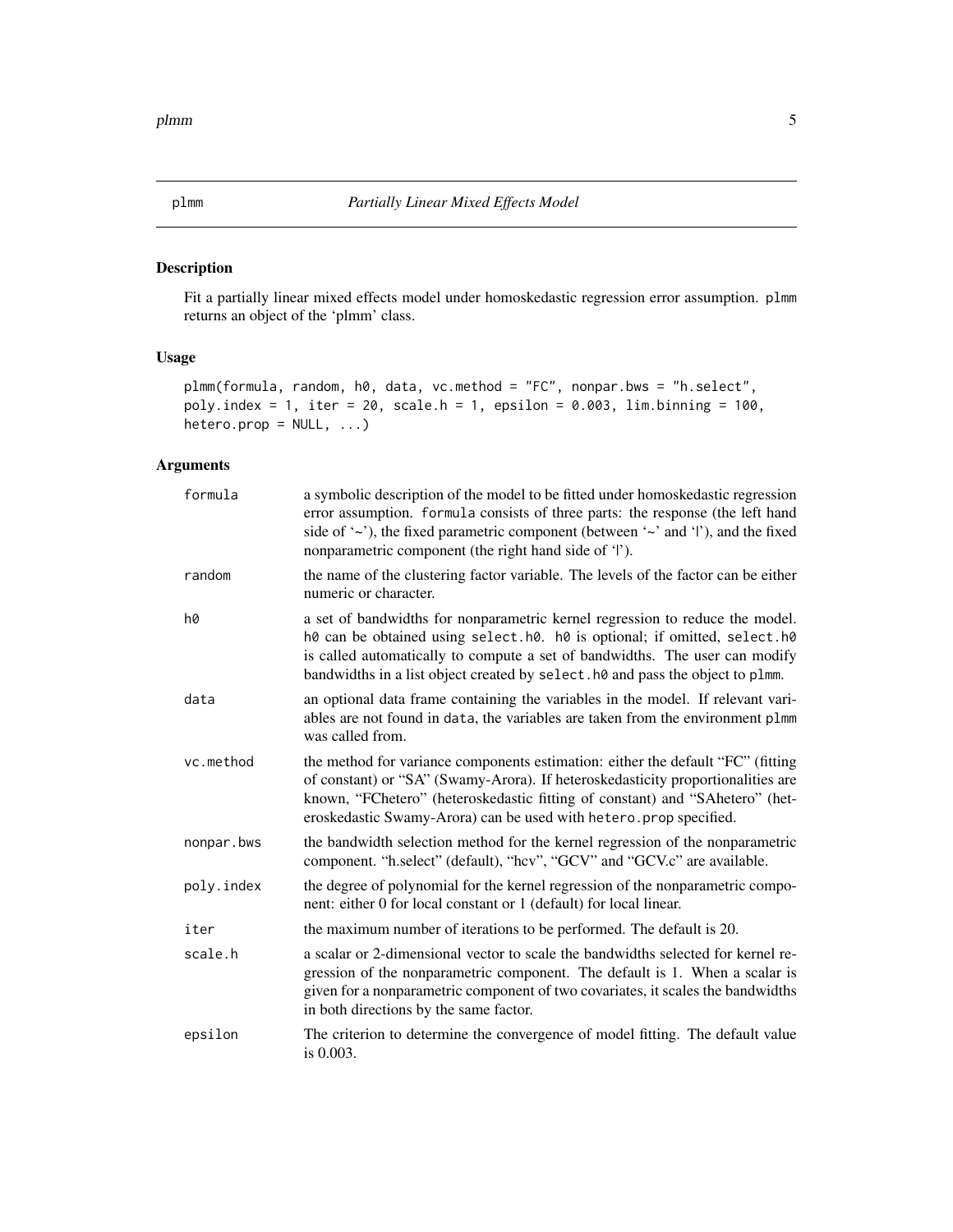<span id="page-5-0"></span>

| lim.binning             | the smallest sample size below which binning techniques are not used to cal-<br>culate the degrees of freedom of the estimated nonparametric component (the<br>ordinary cross-validation is used instead). This option doesn't apply if "GCV.c"<br>is used for nonpar. bws. |
|-------------------------|-----------------------------------------------------------------------------------------------------------------------------------------------------------------------------------------------------------------------------------------------------------------------------|
| hetero.prop             | a vector of heteroskedasticity proportionalities. The length of the vector should<br>be the same as either the sample size (within-cluster heteroskedasticity) or the<br>number of the clusters (between-cluster heteroskedasticity).                                       |
| $\cdot$ $\cdot$ $\cdot$ | optional arguments relevant to h. select or hcv, which include nbins, hstart<br>and hend. See sm. options and hcv.                                                                                                                                                          |

# Details

The number of covariates of the nonparametric component is at most two. Kernel regression is estimated using sm.regression. There are four methods for bandwidth selection: "h.select" calls h.select to execute cross validation (CV) using binning techniques; "hcv" calls hcv which implements the ordinary CV; "GCV" uses the generalized CV; and "GCV.c" performs generalized CV for correlated data. sm. regression, h. select and hcv are functions of the sm package. When the nonparametric component is a function of two variables, optimization procedure selects one bandwidth that, multiplied by the standard deviations of those variables, minimizes the cross validation statistic. The user can further scale the bandwidths using scale.h. epsilon is the value to determine the convergence of iterative estimation. For the rth iteration round, the absolute value of  $(\sigma_{(r)}^2 - \sigma_{(r-1)}^2)/\sigma_{(r-1)}^2$  is calculated for each variance component. The iteration procedure ends when this absolute value of both variance components becomes smaller than epsilon.

| coefficients  | estimated regression coefficients.                                                                                                                                                                                                                                                                                                                                                    |
|---------------|---------------------------------------------------------------------------------------------------------------------------------------------------------------------------------------------------------------------------------------------------------------------------------------------------------------------------------------------------------------------------------------|
| fitted.values | conditional predictions of the response, defined as the sum of the estimated fixed<br>components and the predicted random intercepts.                                                                                                                                                                                                                                                 |
| residuals     | residuals of the fitted model, defined as the response values minus the condi-<br>tional predictions of the response.                                                                                                                                                                                                                                                                 |
| var.comp      | variance component estimates.                                                                                                                                                                                                                                                                                                                                                         |
| nonpar.values | estimated function values of the nonparametric component at the data points.                                                                                                                                                                                                                                                                                                          |
| h.nonpar      | the bandwidths used to estimate the nonparametric component in the final itera-<br>tion.                                                                                                                                                                                                                                                                                              |
| rank          | the degrees of freedom of the parametric component, which doesn't include the<br>intercept term.                                                                                                                                                                                                                                                                                      |
| df.residual   | the residual degrees of freedom defined as $N - p - tr(2S - S^T)$ where N is the<br>sample size, $p$ is the rank of the parametric component, and $S$ is the smoother<br>matrix for the nonparametric component. If "GCV.c" is used for nonpar bws,<br>an alternative definition $N - p - tr(2SR - SRS^{T})$ is applied with R being the<br>estimated correlation matrix of the data. |
| nbins         | the number of bins (which would have been) used for binning for cross valida-<br>tion and the calculation of the degrees of freedom.                                                                                                                                                                                                                                                  |
| iter          | the number of iterations performed.                                                                                                                                                                                                                                                                                                                                                   |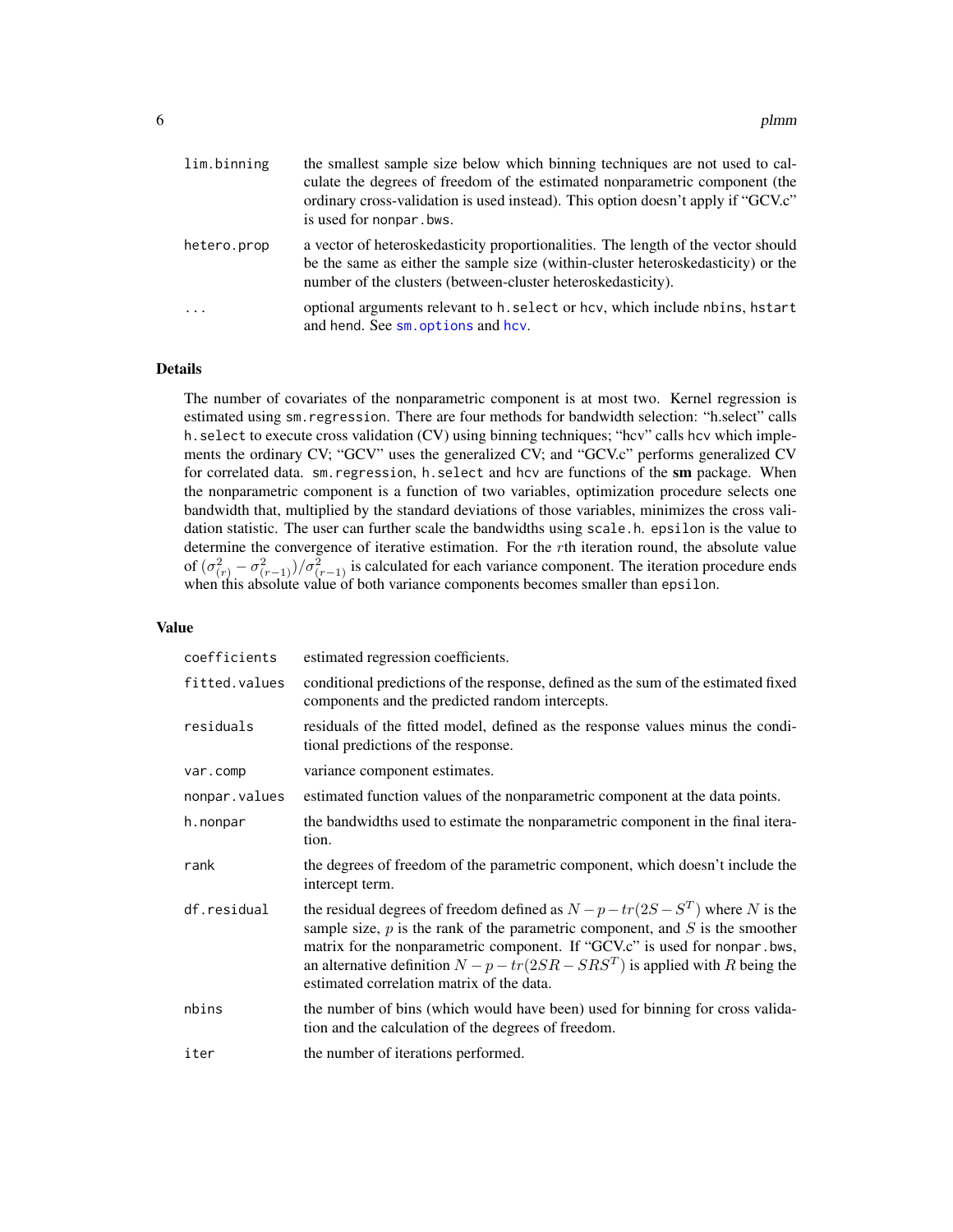#### <span id="page-6-0"></span>plmm.bs  $\sim$  7

| coef.iter | regression coefficient estimates computed in the iteration process.                                    |
|-----------|--------------------------------------------------------------------------------------------------------|
| vc.iter   | variance component estimates computed in the iteration process.                                        |
| formula   | formula passed to plmm.                                                                                |
| call      | the matched call to plmm.                                                                              |
| h0.call   | the matched call to select.h0.                                                                         |
| xlevels   | if there are factors among the covariates in the parametric component, the levels<br>of those factors. |

# See Also

[select.h0](#page-13-1), [h.select](#page-0-0), [hcv](#page-0-0), [sm.options](#page-0-0).

# Examples

```
data(plmm.data)
plmm(y0~x1+x2+x3|t1, random=cluster, data=plmm.data)
# heteroskedasticity proportionality x3
plmm(y1~x1+x2+x3|t1, random=cluster, data=plmm.data, vc.method="FChetero", hetero.prop=x3)
```

```
# nonparametric component of two covariates, t1 and t2
## Not run:
plmm(y2~x1+x2+x3|t1+t2, random=cluster, data=plmm.data)
## End(Not run)
```
plmm.bs *Bootstrap Inference*

#### Description

The fixed regression coefficients and the random effects variance are repeatedly estimated using the wild bootstrap to estimate the sampling distribution of the estimators.

# Usage

```
plmm.bs(object, B, data, h0, ...)
```
# Arguments

| object | a model estimated using a model fitting function plmm or wplmm.                                                                                                                                                                                 |
|--------|-------------------------------------------------------------------------------------------------------------------------------------------------------------------------------------------------------------------------------------------------|
| B      | the number of bootstrap replications.                                                                                                                                                                                                           |
| data   | an optional data frame containing the variables in the model. If relevant vari-<br>ables are not found in data, the variables are taken from the environment from<br>which plmm, bs was called.                                                 |
| hØ     | a set of bandwidths for nonparametric kernel regression to reduce the model.<br>$h\varnothing$ is optional; if omitted, select. $h\varnothing$ is called automatically to compute band-<br>widths according to the h0.call value of the object. |
|        | other arguments.                                                                                                                                                                                                                                |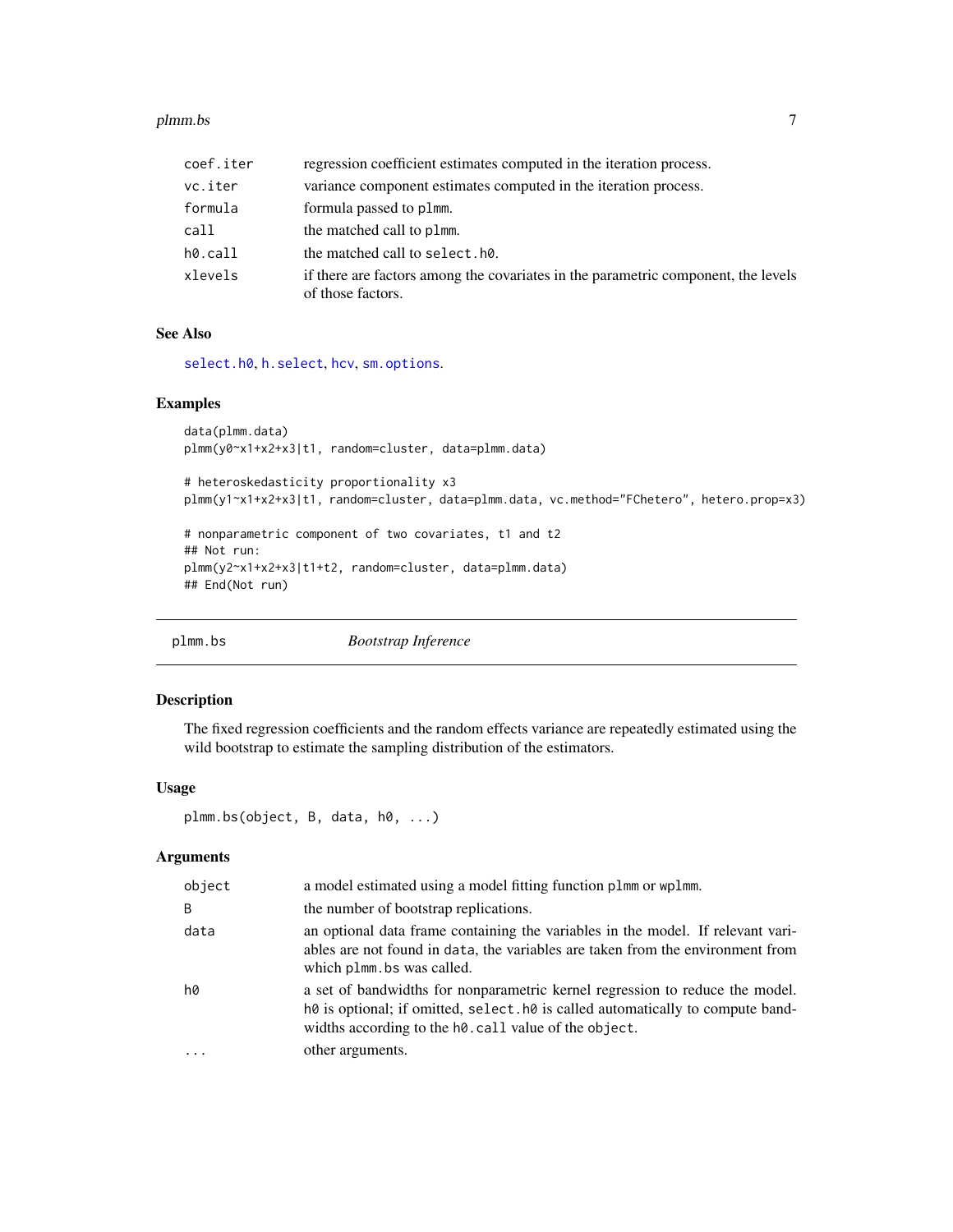### <span id="page-7-0"></span>Details

plmm.bs computes bootstrap estimates of the fixed regression coefficients and the random effects variance using the wild bootstrap resampling technique. The user can modify bandwidths in a list object created by select.h0 and pass the object to plmm.bs. In the wild bootstrap procedure, only the bandwidth for the kernel estimation of the response is recalculated while those for the fixed parametric component remain the same as given in h0. plmm.bs returns an object of bs.plmm class for which the summary method is available.

#### Value

A list of a matrix of B rows. Its columns contain B bootstrap estimates of the fixed regression coefficients and random effects variance.

#### See Also

[summary.bs.plmm](#page-15-1), [select.h0](#page-13-1).

### Examples

```
data(plmm.data)
h0 <- select.h0(y1~x1+x2+x3|t1, data=plmm.data)
model <- plmm(y1~x1+x2+x3|t1, h0=h0, random=cluster, data=plmm.data)
model2 <- wplmm(model, heteroX=x3, data=plmm.data)
```

```
## Not run:
bs <- plmm.bs(model, B=500, data=plmm.data, h0=h0)
bs2 <- plmm.bs(model2, B=500, data=plmm.data, h0=h0)
## End(Not run)
```
plmm.data *Data Set for the Package Examples*

#### **Description**

plmm.data is a data.frame of simulated, hierarchically structured (2-level) data used in examples provided in the package documents.

#### Usage

data(plmm.data)

#### Format

A data frame with 363 observations on the following 9 variables.

y0 a numeric vector of the response simulated with one covariate for the nonparametric component under homoskedastic regression error assumption.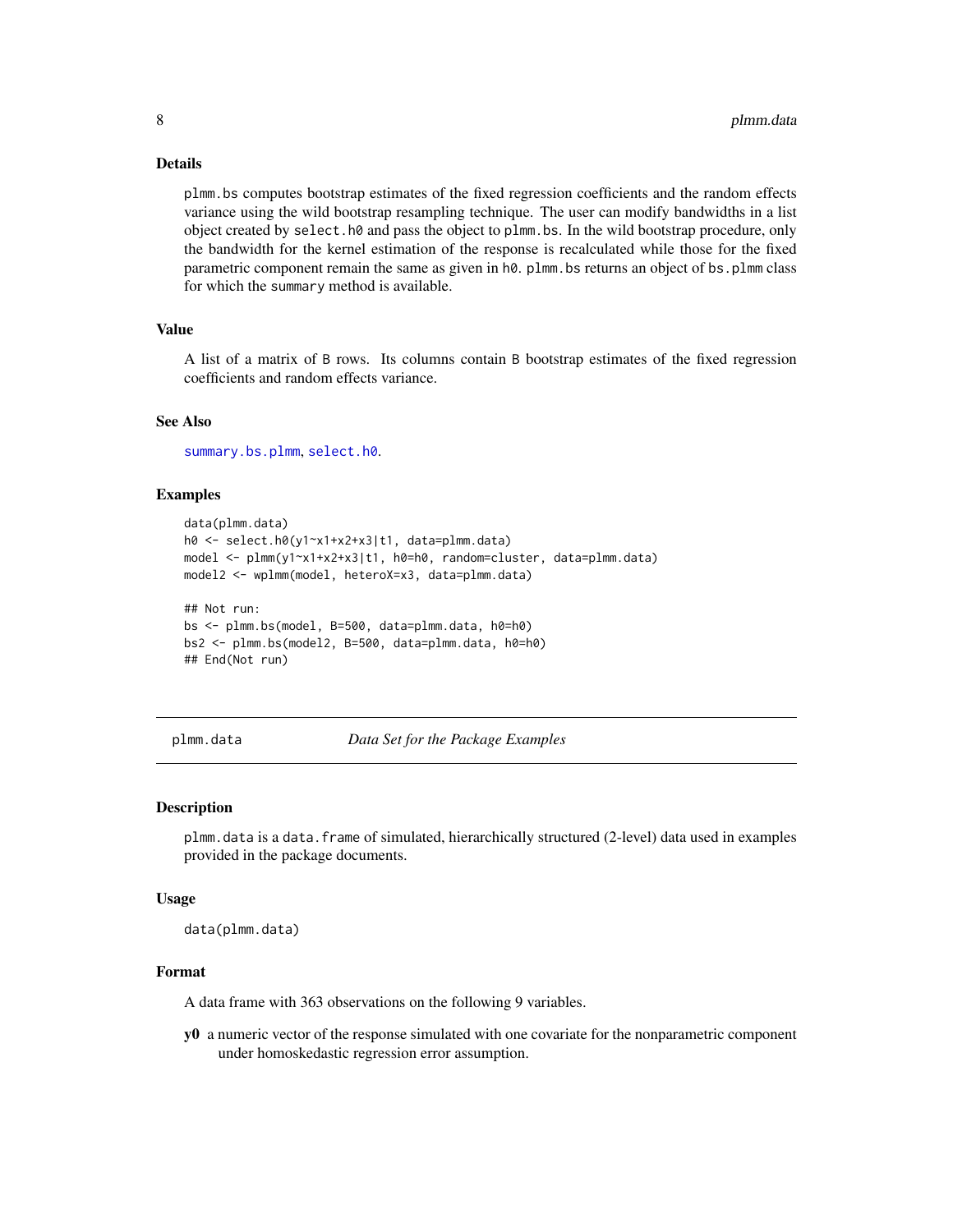#### plmm.data 9

- y1 a numeric vector of the response simulated with one covariate for the nonparametric component under heteroskedastic regression error assumption.
- y2 a numeric vector the response simulated with two covariates for the nonparametric component under homoskedastic regression error assumption.
- $x1$  a factor with levels  $\{F, M\}$ .
- x2 a numeric vector of a covariate in the fixed parametric component.
- x3 a numeric vector of a covariate in the fixed parametric component.
- t1 a numeric vector of a covariate in the fixed nonparametric component.
- t2 a numeric vector of a covariate in the fixed nonparametric component.
- cluster a clustering variable. There are 20 clusters. The cluster size is unbalanced; each cluster consists of from 5 to 30 observations.

#### Details

Data are generated from the following three models:

$$
y0 = \beta_0 + \beta_1 x_1 + \beta_2 x_2 + \beta_3 x_3 + \gamma_1(t_1) + u + e_0
$$
  
\n
$$
y1 = \beta_0 + \beta_1 x_1 + \beta_2 x_2 + \beta_3 x_3 + \gamma_1(t_1) + u + e_1
$$
  
\n
$$
y2 = \beta_0 + \beta_1 x_1 + \beta_2 x_2 + \beta_3 x_3 + \gamma_2(t_1, t_2) + u + e_1
$$
  
\nwhere  
\n
$$
(\beta_0, \beta_1, \beta_2, \beta_3) = (1, 1, 0.5, -1)
$$
  
\n
$$
\gamma_1(t_1) = 2\sin(t_1)
$$
  
\n
$$
\gamma_2(t_1, t_2) = 2\sin(t_1) + 0.3t_2 + 0.75t_2
$$
  
\n
$$
u \sim N(0, 3)
$$
  
\n
$$
e_0 \sim N(0, 1)
$$
  
\n
$$
e_1 = x_3 * e_0
$$

u is the cluster-specific random intercept. x2 and t1 are correlated with correlation coefficient about 0.67.

# Examples

data(plmm.data) str(plmm.data)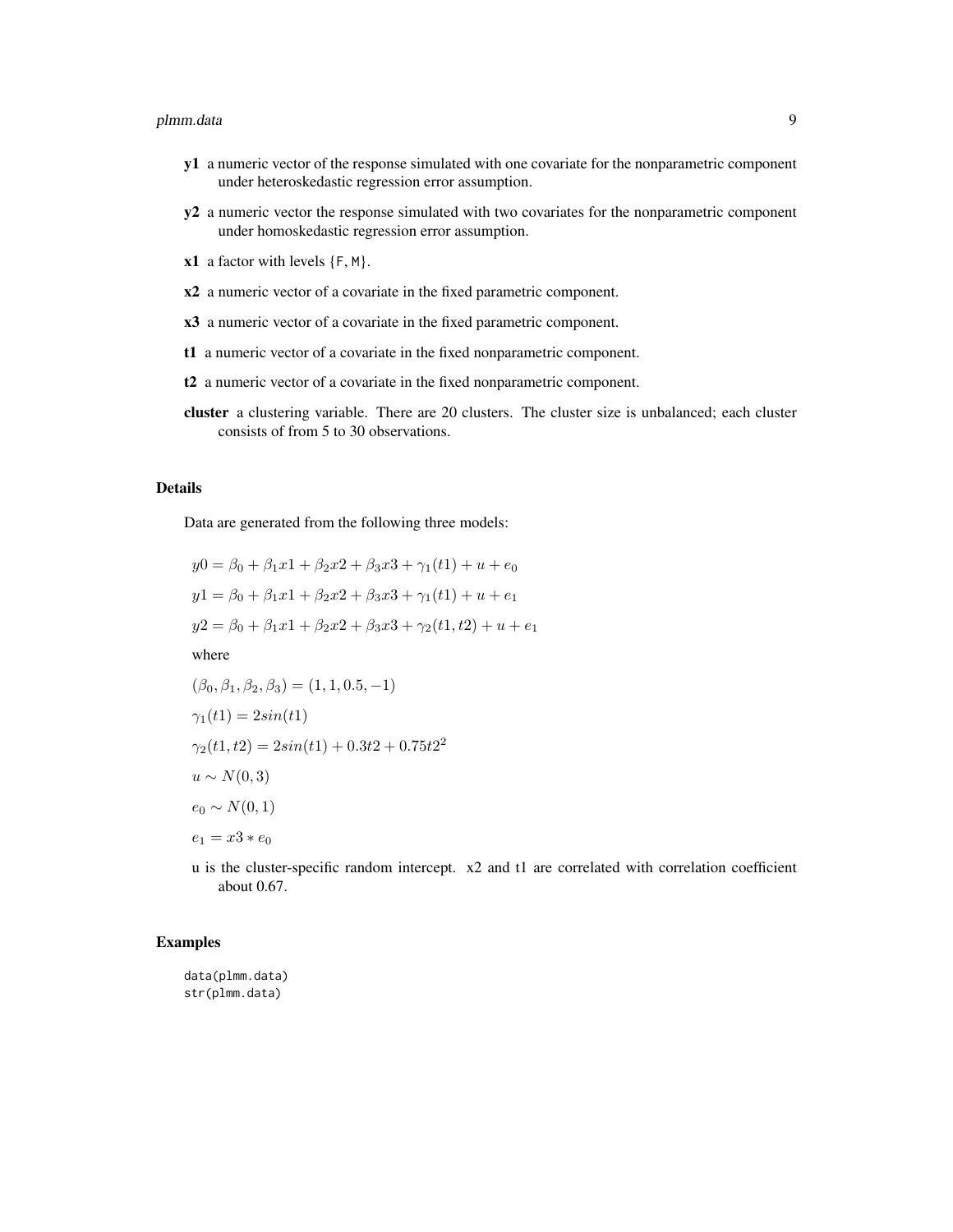Create a two or three dimensional plot of the estimated nonparametric function.

#### Usage

```
## S3 method for class 'plmm'
plot(x, data, ...)
## S3 method for class 'wplmm'
plot(x, data, ...)
```
# Arguments

| X       | a model fitted using a model fitting function plmm or wplmm.                                                                                                                          |
|---------|---------------------------------------------------------------------------------------------------------------------------------------------------------------------------------------|
| data    | an optional data frame containing the variables in the model. If relevant vari-<br>ables are not found in data, the variables are taken from the environment plmm<br>was called from. |
| $\cdot$ | optional arguments relevant to creating a plot using sm. regression.                                                                                                                  |

# Details

Along the vertical axis is the value obtained by subtracting the estimated fixed parametric component from the response. A two or three dimensional plot is created using sm.regression. Some of the relevant optional arguments include display, nbins and ngrid. See [sm.options](#page-0-0).

#### See Also

[sm.regression](#page-0-0), [sm.options](#page-0-0)

```
data(plmm.data)
model <- plmm(y0~x1+x2+x3|t1, random=cluster, data=plmm.data)
plot(model, data=plmm.data, ann="F")
title(ylab=expression(paste("y-X",hat(beta))))
## Not run:
```

```
model <- plmm(y2~x1+x2+x3|t1+t2, random=cluster, data=plmm.data)
plot(model, data=plmm.data, display="rgl")
## End(Not run)
```
<span id="page-9-0"></span>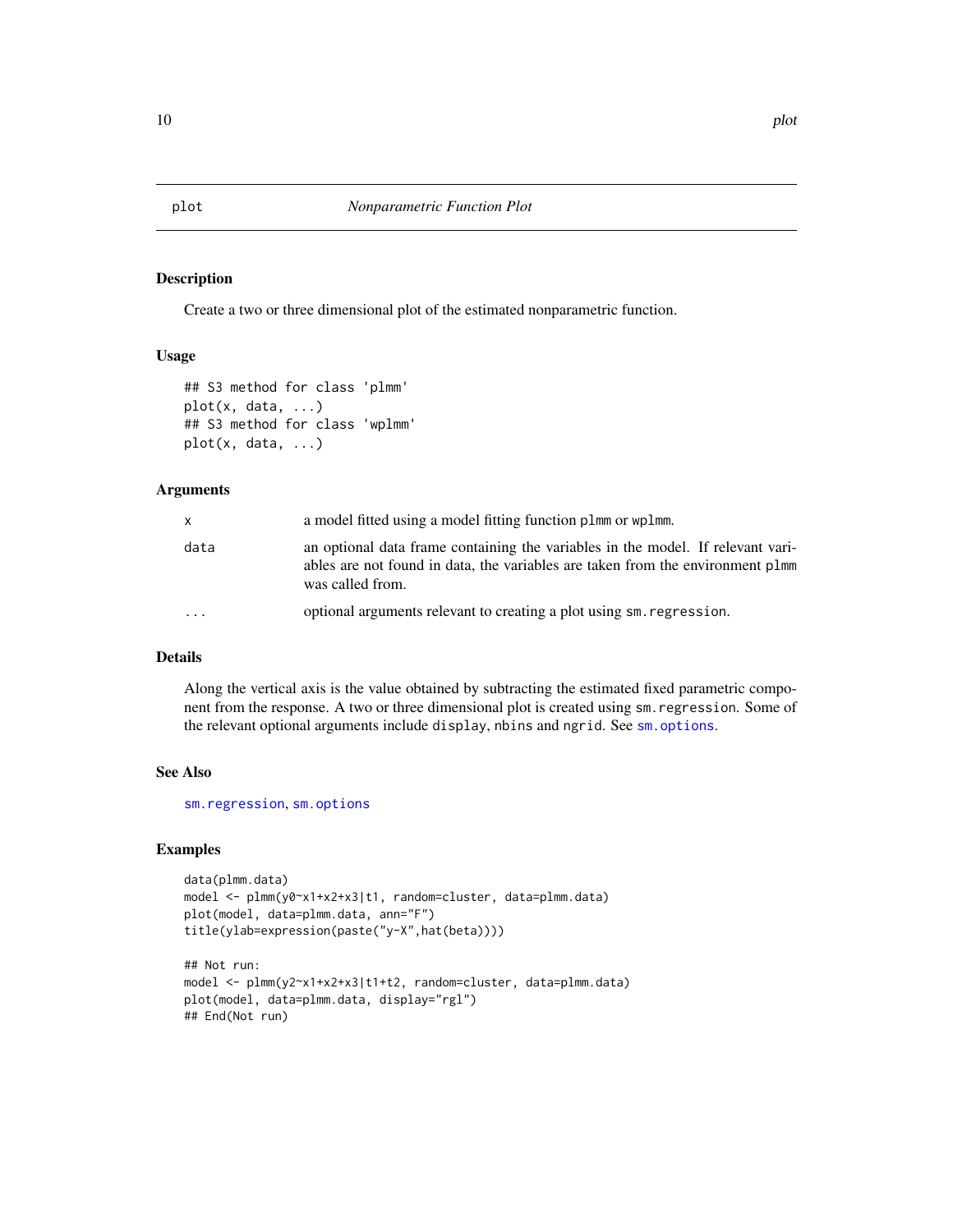<span id="page-10-1"></span><span id="page-10-0"></span>

Predict the response values for a set of covariates based on a model fitted using a model fitting function plmm or wplmm.

#### Usage

```
## S3 method for class 'plmm'
predict(object, newdata, data, cond = TRUE, ...)
## S3 method for class 'wplmm'
predict(object, newdata, data, cond = TRUE, ...)
```
# Arguments

| object   | a model fitted with plmm or wplmm.                                                                                                                                                                                                                                                                    |
|----------|-------------------------------------------------------------------------------------------------------------------------------------------------------------------------------------------------------------------------------------------------------------------------------------------------------|
| newdata  | a data frame containing sets of values of the covariates. The clustering vari-<br>able may be omitted, in which case only unconditional prediction is possible. If<br>newdata is omitted, the response of the original data set is predicted condition-<br>ally or unconditionally according to cond. |
| data     | an optional data frame containing the variables used to fit the model. If relevant<br>variables are not found in data, the variables are taken from the environment<br>from which predict was called.                                                                                                 |
| cond     | logical. If TRUE, the response is predicted conditional on the random effect pre-<br>diction for the cluster the observational unit belongs to. If FALSE, an uncondi-<br>tional prediction of the response, i.e. the sum of only the fixed components is<br>computed.                                 |
| $\cdots$ | other arguments.                                                                                                                                                                                                                                                                                      |

#### Value

Predicted conditional or unconditional response values.

```
data(plmm.data)
model <- plmm(y0~x1+x2+x3|t1, random=cluster, data=plmm.data)
pred_data <- data.frame(x1=c("F","M"), x2=c(15,25), x3=c(3,2), t1=c(5, 4), cluster=c(1,5))
predict(model, newdata=pred_data, data=plmm.data)
predict(model, newdata=pred_data, data=plmm.data, cond=FALSE)
```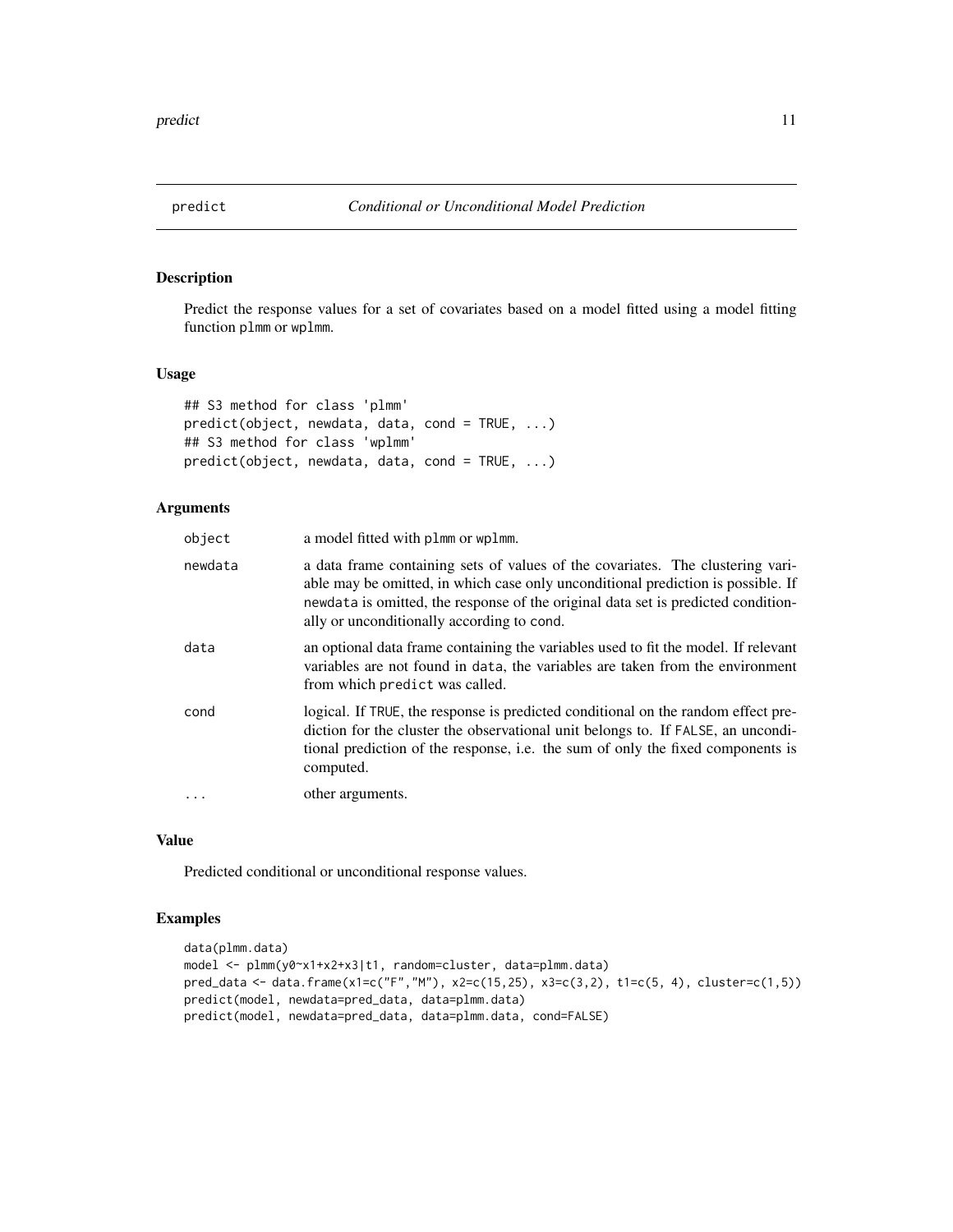<span id="page-11-0"></span>

Predict the random effects (intercepts) of a model fitted using a model fitting function plmm or wplmm.

# Usage

```
## S3 method for class 'plmm'
ranef(object, data, ...)
## S3 method for class 'wplmm'
ranef(object, data, ...)
```
# Arguments

| object | a model fitted with plmm or wplmm.                                                                                                                                                    |
|--------|---------------------------------------------------------------------------------------------------------------------------------------------------------------------------------------|
| data   | an optional data frame containing the variables in the model. If relevant vari-<br>ables are not found in data, the variables are taken from the environment plmm<br>was called from. |
| .      | other arguments.                                                                                                                                                                      |

# Details

The predictor is linear in the response. A random effect is predicted for each element of the clustering variable specified for random in the function call to plmm.

# Value

A named vector of predicted random effects.

```
data(plmm.data)
model <- plmm(y0~x1+x2+x3|t1, random=cluster, data=plmm.data)
ranef(model, data=plmm.data)
```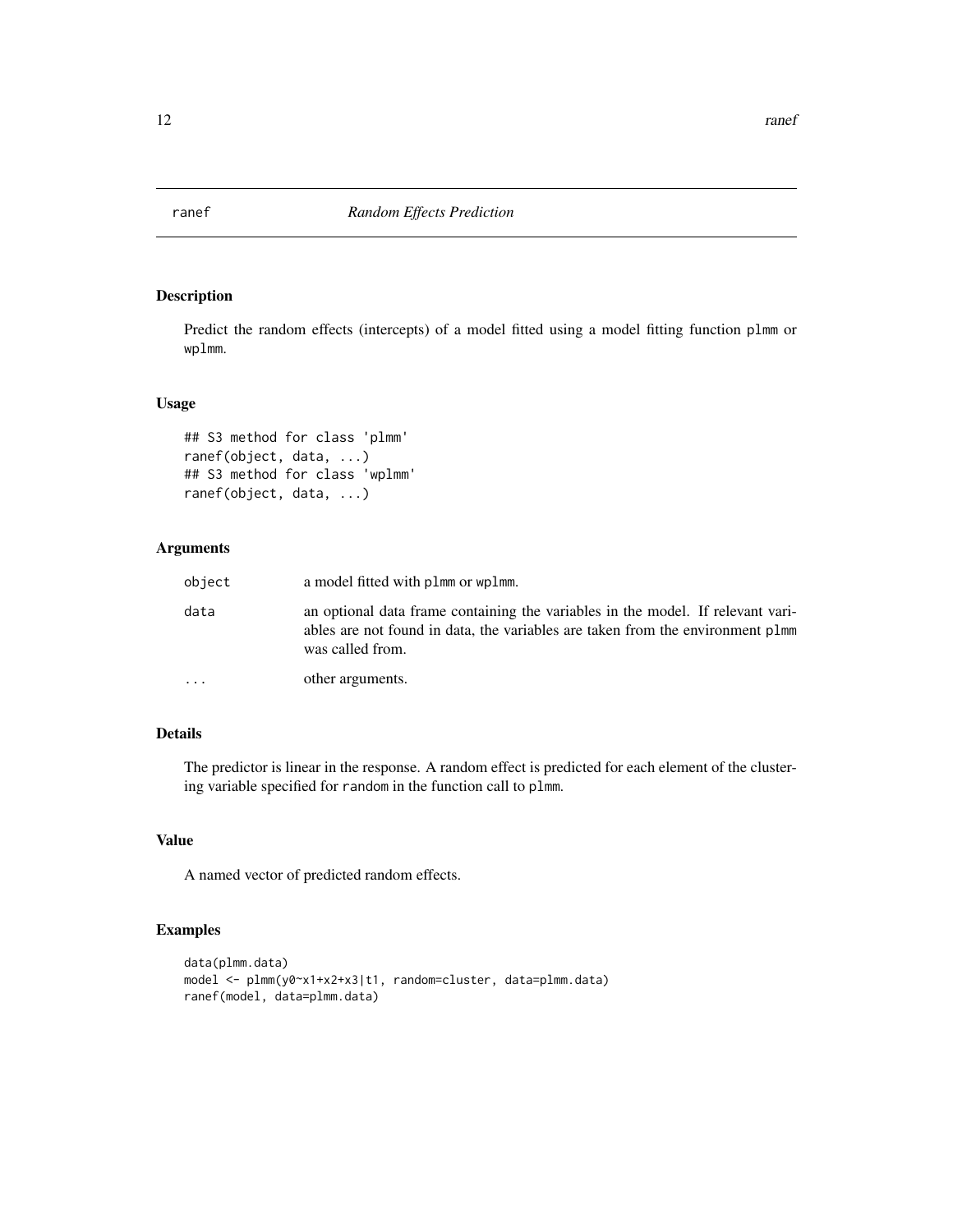<span id="page-12-0"></span>

Extract residuals from a model fitted using a model fitting function plmm or wplmm. resid is an alias.

# Usage

```
## S3 method for class 'plmm'
residuals(object,...)
## S3 method for class 'wplmm'
residuals(object,...)
## S3 method for class 'plmm'
resid(object,...)
## S3 method for class 'wplmm'
resid(object,...)
```
#### Arguments

| object   | a model fitted with plmm or wplmm. |
|----------|------------------------------------|
| $\cdots$ | other arguments.                   |

# Details

The residual is defined as the value obtained by subtracting from the response value the estimated fixed components and the predicted random intercept of the cluster the observational unit of the response belongs to.

# See Also

[plmm](#page-4-1), [wplmm](#page-17-1)

```
data(plmm.data)
model <- plmm(y0~x1+x2+x3|t1, random=cluster, data=plmm.data)
residuals(model)
```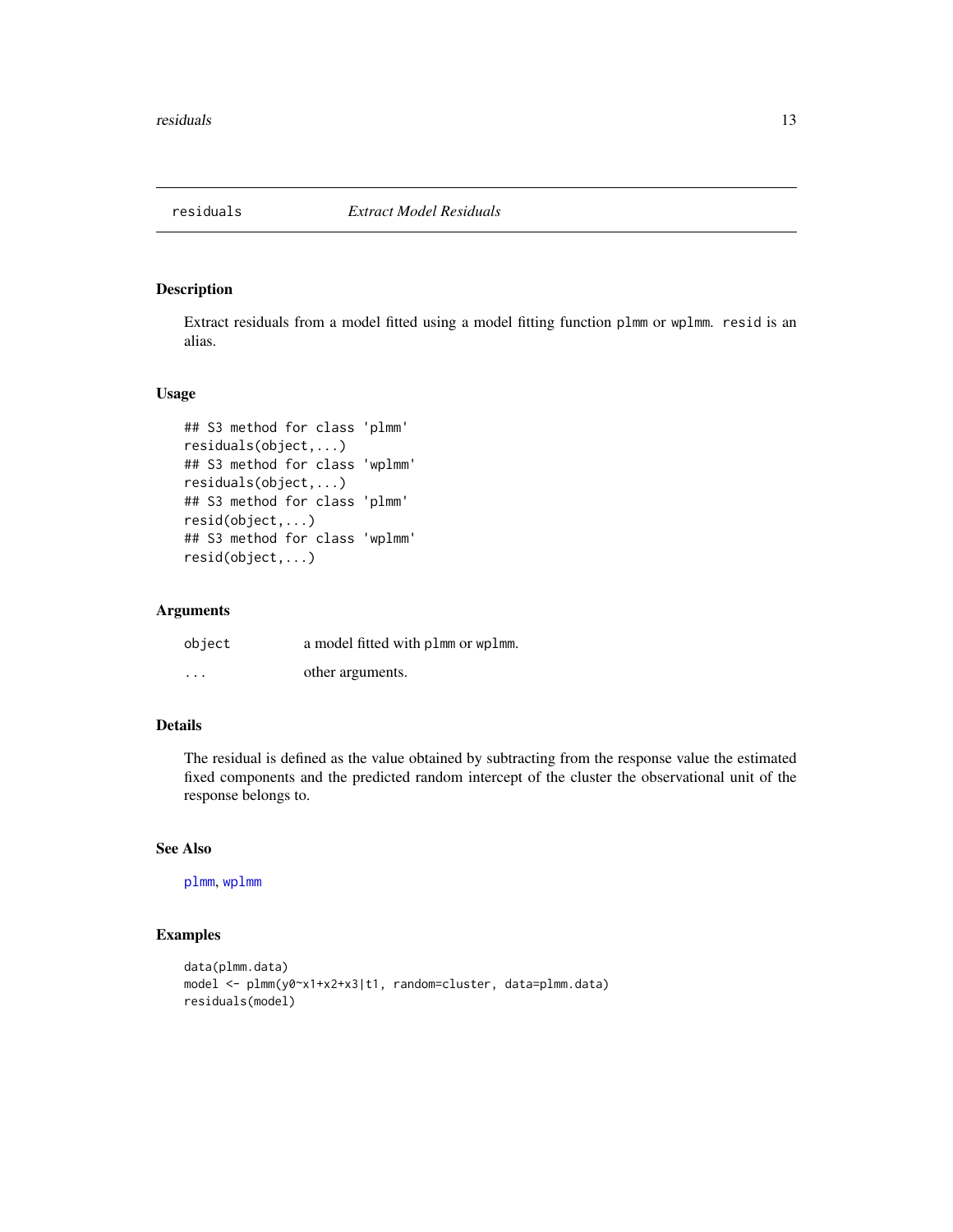<span id="page-13-1"></span><span id="page-13-0"></span>

Select the bandwidths for kernel regression to reduce the partially linear mixed effects model to a mixed effects model.

#### Usage

```
select.h0(formula, data, nonpar.bws = "h.select", poly.index = 1, ...)
```
#### Arguments

| formula    | a symbolic description of the model to fit with the model fitting function plmm.<br>formula consists of three parts: the response (the left hand side of $\sim$ ), the<br>fixed parametric component (between '~' and ' '), and the fixed nonparametric<br>component (the right hand side of 'l'). |
|------------|----------------------------------------------------------------------------------------------------------------------------------------------------------------------------------------------------------------------------------------------------------------------------------------------------|
| data       | an optional data frame containing the variables in the formula. If relevant vari-<br>ables are not found in data, they are taken from the environment from which<br>select h0 was called.                                                                                                          |
| nonpar.bws | the cross validation method for bandwidth selection. The method is either the<br>default "h.select" (cross validation using binning technique) or "hev" (ordinary<br>cross validation).                                                                                                            |
| poly.index | the degree of polynomial of the kernel regression: either 0 for local constant or<br>1 (default) for local linear.                                                                                                                                                                                 |
| .          | optional arguments relevant to h. select or hcv, which include nbins, hstart<br>and hend. See sm. options and hcv.                                                                                                                                                                                 |

# Details

select.h0 yields a list object that can be used for the argument h0 in the model fitting function plmm. Bandwidths are selected for kernel regression of the response and the covariates in the fixed parametric component. "h.select" uses binning techniques for cross validation. The number of bins for binning is set to the default integer, the rounded value of  $8 \times \log(N)/d$ , where N is the sample size and d is the number of covariates in the nonparametric component. When the sample size is small  $(N < 100)$ , binning techniques are not used and the bandwidths selected will coincide with those obtained with "hcv".

| h0      | a vector (if the nonparametric component is a function of one variable) or a<br>matrix (if it is a function of two variables) of bandwidths selected. |
|---------|-------------------------------------------------------------------------------------------------------------------------------------------------------|
| nbins   | the number of bins (which would be) used for binning.                                                                                                 |
| h0.call | the matched call to select. h0.                                                                                                                       |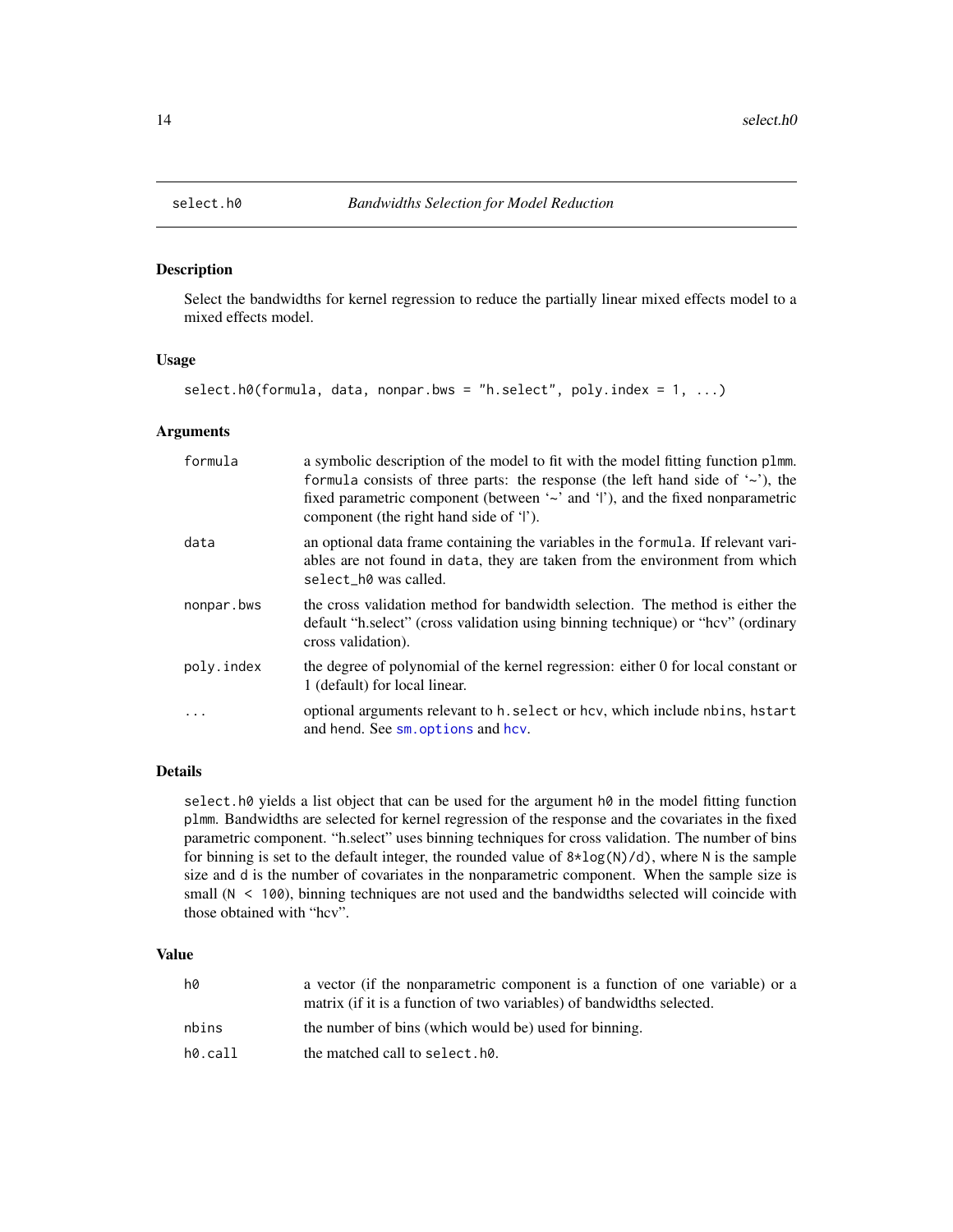#### <span id="page-14-0"></span>summary the contract of the contract of the contract of the contract of the contract of the contract of the contract of the contract of the contract of the contract of the contract of the contract of the contract of the co

# See Also

[plmm](#page-4-1), [h.select](#page-0-0), [hcv](#page-0-0).

# Examples

```
data(plmm.data)
select.h0(y0~x1+x2+x3|t1, data=plmm.data)
```

```
# nonparametric component of two covariates, t1 and t2
## Not run:
select.h0(y2~x1+x2+x3|t1+t2, data=plmm.data)
## End(Not run)
```
summary *Summary of a Fitted Partially Linear Mixed Effects Model.*

# Description

Summarize a partially linear mixed effects model fitted using a model fitting function plmm or wplmm.

# Usage

```
## S3 method for class 'plmm'
summary(object,...)
## S3 method for class 'wplmm'
summary(object,...)
```
# Arguments

| object   | a model fitted with plmm or wplmm. |
|----------|------------------------------------|
| $\cdots$ | other arguments.                   |

| coefficients | estimated regression coefficients.                                                                 |
|--------------|----------------------------------------------------------------------------------------------------|
| var.comp     | estimated variance components.                                                                     |
| h.nonpar     | the bandwidths used to estimate the nonparametric component in the final itera-<br>tion.           |
| var.fun.h    | (only if object is of the 'wplmm' class) the bandwidths used to estimate the<br>variance function. |
| iter         | (only if object is of the 'plmm' class) the number of iterations.                                  |
| formula      | formula passed to plmm.                                                                            |
| call         | the matched call to plmm or wplmm that returned the object.                                        |
|              |                                                                                                    |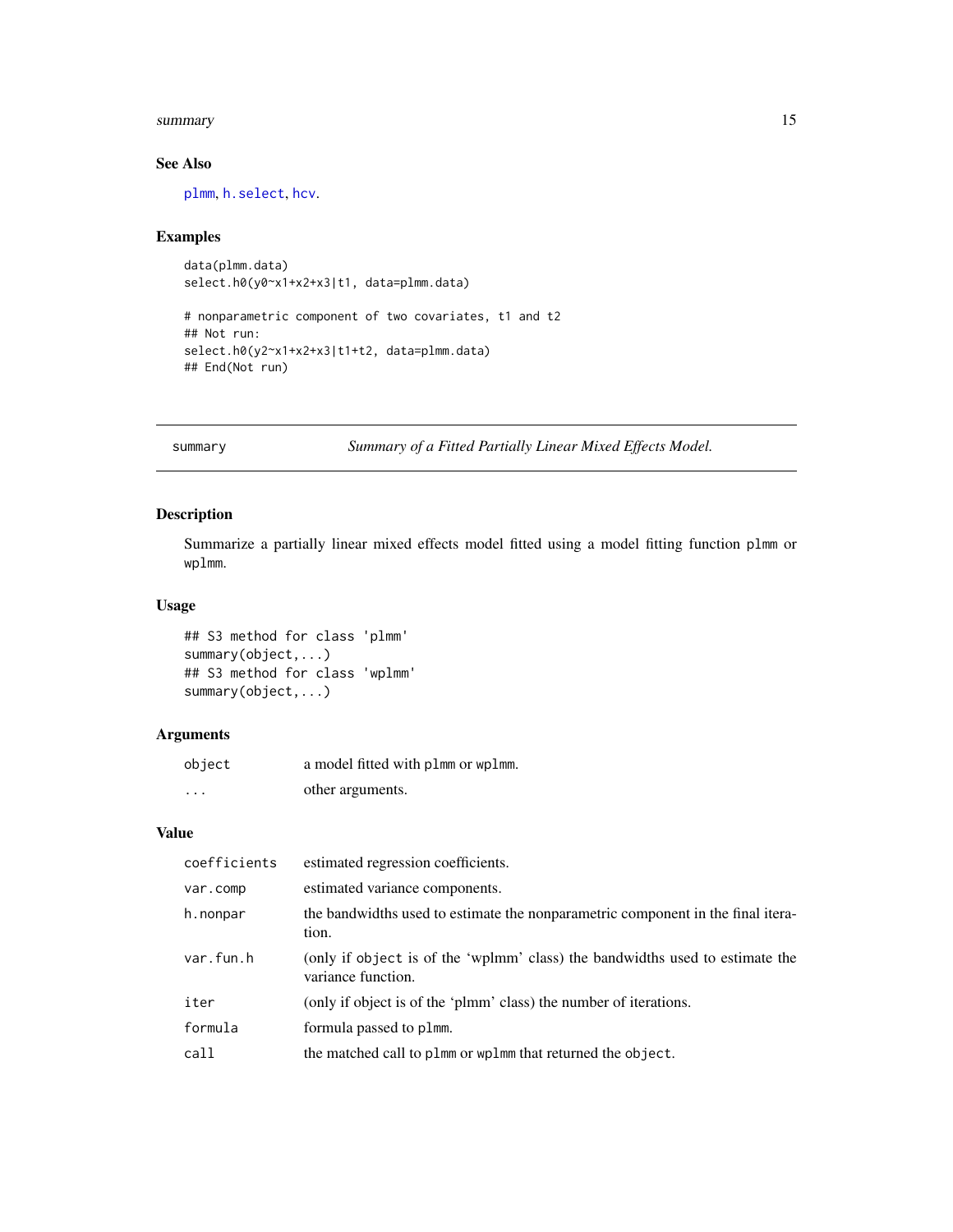<span id="page-15-0"></span>

| plmm.call | (only if object is of the 'wplmm' class) the matched call to plmm that returned<br>the object.          |
|-----------|---------------------------------------------------------------------------------------------------------|
| heteroX   | (only if object is of the 'wplmm' class) the names of the heteroskedasticity<br>conditioning variables. |

# See Also

[plmm](#page-4-1), [wplmm](#page-17-1)

# Examples

```
data(plmm.data)
model <- plmm(y0~x1+x2+x3|t1, random=cluster, data=plmm.data)
summary(model)
```
<span id="page-15-1"></span>summary.bs.plmm *Summary of the bootstrap estimates of the sampling distribution.*

# Description

Provide summary statistics of the estimated sampling distributions of the fixed regression coefficient estimators and the random effects variance estimator.

#### Usage

## S3 method for class 'bs.plmm' summary(object, probs = c(0.005, 0.025, 0.05, 0.95, 0.975, 0.995), ...)

# Arguments

| object   | an object returned from plmm, bs. |
|----------|-----------------------------------|
| probs    | a vector of quantiles.            |
| $\cdots$ | other arguments.                  |

# Details

For an object of the bs.plmm class, summary provides the mean, the standard deviation and quantiles of the estimated marginal sampling distributions of the coefficient estimators and the random effects variance estimator.

| mean      | a vector of the means.                        |
|-----------|-----------------------------------------------|
| sd        | a vector of the standard deviations.          |
| quantiles | vectors of the quantiles specified for probs. |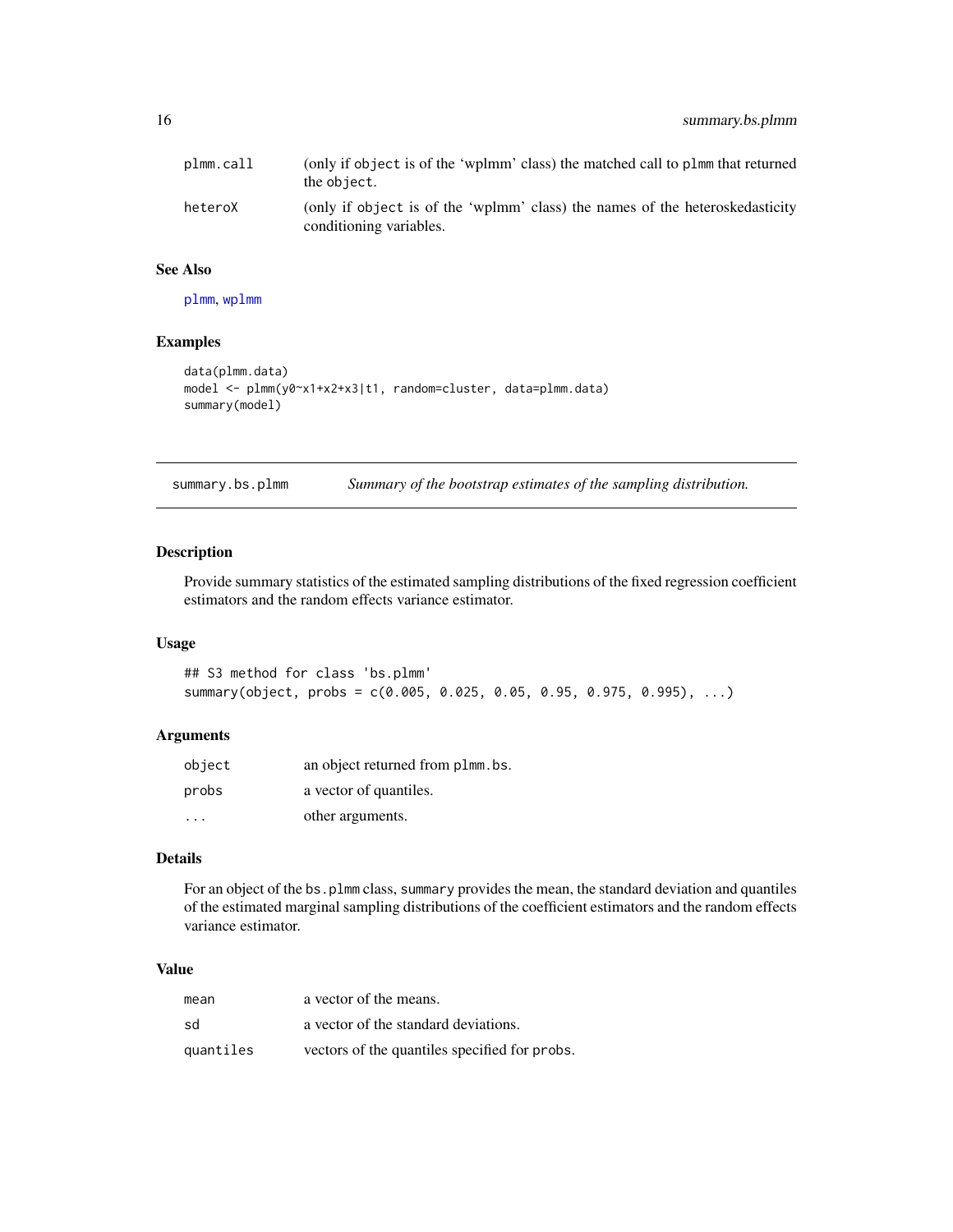#### <span id="page-16-0"></span>var.plot 17

#### Examples

```
data(plmm.data)
h0 <- select.h0(y0~x1+x2+x3|t1, data=plmm.data)
model <- plmm(y0~x1+x2+x3|t1, h0=h0, random=cluster, data=plmm.data)
## Not run:
bs <- plmm.bs(model, B=500, data=plmm.data, h0=h0)
summary(bs, probs=c(0.025, 0.975))
## End(Not run)
```
var.plot *Nonparametric Variance Function Estimation and Plotting*

# Description

Plot the estimated nonparametric variance function and provide the estimated function values.

#### Usage

var.plot(object, heteroX, data, var.fun.bws = "ROT", var.fun.poly.index =  $0, ...$ )

#### Arguments

| object             | a model fitted using the model fitting function plmm.                                                                                                                                                                                                            |  |
|--------------------|------------------------------------------------------------------------------------------------------------------------------------------------------------------------------------------------------------------------------------------------------------------|--|
| heteroX            | at most two variables conditioning the heteroskedasticity of the regression error<br>variance. If there are two variables, they can be passed either as a 2-element list<br>or a 2-column matrix.                                                                |  |
| data               | an optional data frame containing the variables in the model. If relevant vari-<br>ables are not found in data, the variables are taken from the environment from<br>which var.plot was called.                                                                  |  |
| var.fun.bws        | the bandwidth selection method for the kernel regression estimation of the vari-<br>ance function. A rule-of-thumb type method "ROT" (default), "h.select" (cross<br>validation using binning technique) or "hcv" (ordinary cross validation are avail-<br>able. |  |
| var.fun.poly.index |                                                                                                                                                                                                                                                                  |  |
|                    | the degree of polynomial of the kernel regression to estimate the nonparametric<br>variance function: either 1 for local linear or 0 (default) for local constant.                                                                                               |  |
| $\ddotsc$          | optional arguments relevant to estimation and plotting with sm. regression.                                                                                                                                                                                      |  |

#### Details

The variance function plotted is an unconditional estimate, i.e. the sum of the estimated variances of the random effects and the regression error. As opposed to wplmm, var.plot does not trim negative estimates of the variance function values. var.fun.values returned from var.plot are also untrimmed estimates. "ROT" selects the bandwidths for heteroskedasticity conditioning variable w by  $sd(w)N^{-1/(4+q)}$  where q is th the number of the conditioning variables (1 or 2) and N is the sample size. Some of the relevant optional arguments include display, nbins and ngrid. See [sm.options.](#page-0-0)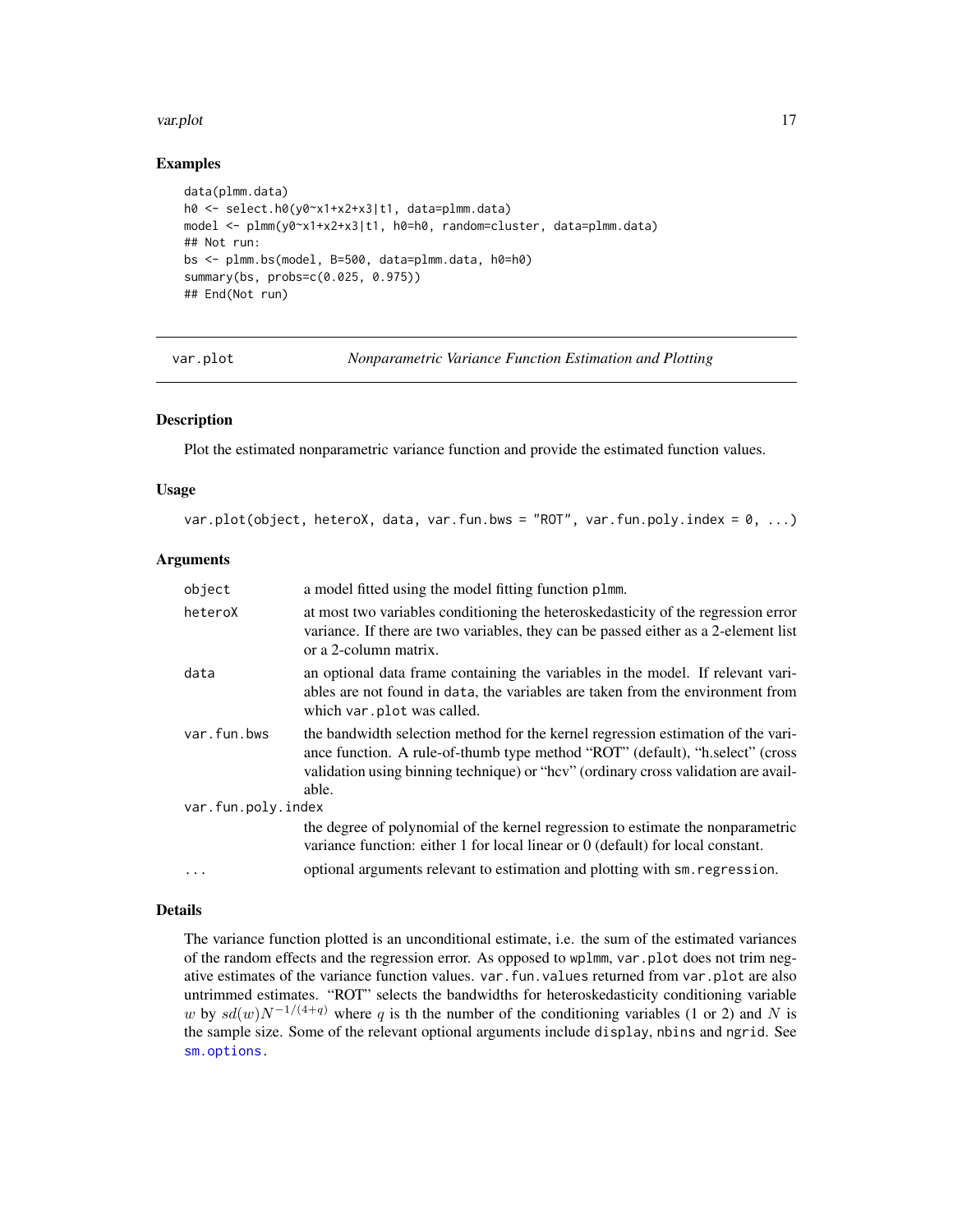#### <span id="page-17-0"></span>Value

The following values are returned invisibly (they are not printed, but can be assigned).

|           | var function values the estimated untrimmed conditional variance function values at the data points. |
|-----------|------------------------------------------------------------------------------------------------------|
| var.comp  | the estimated variance of the random effects.                                                        |
| h.var.fun | the bandwidths used to estimate the nonparametric variance function.                                 |

#### See Also

[wplmm](#page-17-1), [sm.regression](#page-0-0), [sm.options](#page-0-0)

# Examples

```
data(plmm.data)
model <- plmm(y1~x1+x2+x3|t1, random=cluster, data=plmm.data)
var.plot(model, heteroX=x3, data=plmm.data)
result <- var.plot(model, heteroX=x3, data=plmm.data, display="none")
result$var.fun.values
```
<span id="page-17-1"></span>wplmm *Weighted Partially Linear Mixed Effects Model*

# Description

Estimate the regression error variance function nonparametrically from a partially linear mixed effects model fitted using the model fitting function plmm, and refit the model applying the weighted least squares procedure. wplmm returns an object of the 'wplmm' class.

#### Usage

```
wplmm(object, heteroX, data, nonpar.bws = "h.select", poly.index = 1,
var.fun.bws = "ROT", var.fun.poly.index = 0, scale.h = 1, trim = 0.01,
lim. binning = 100, ...
```
# Arguments

| object     | a model fitted with plmm.                                                                                                                                                                                                                                                                      |
|------------|------------------------------------------------------------------------------------------------------------------------------------------------------------------------------------------------------------------------------------------------------------------------------------------------|
| heteroX    | at most two variables conditioning the heteroskedasticity of the regression error<br>variance. If there are two variables, they can be passed either as a 2-element list<br>or a 2-column matrix.                                                                                              |
| data       | an optional data frame containing the variables in the model. If relevant vari-<br>ables are not found in data, they are taken from the environment from which<br>wplmm was called.                                                                                                            |
| nonpar.bws | the bandwidth selection method for the kernel regression of the nonparametric<br>component. The default method "h.select" (cross validation (CV) using bin-<br>ning technique), "hcv" (ordinary CV), "GCV" (generalized CV) and "GCV.c"<br>(generalized CV for correlated data) are available. |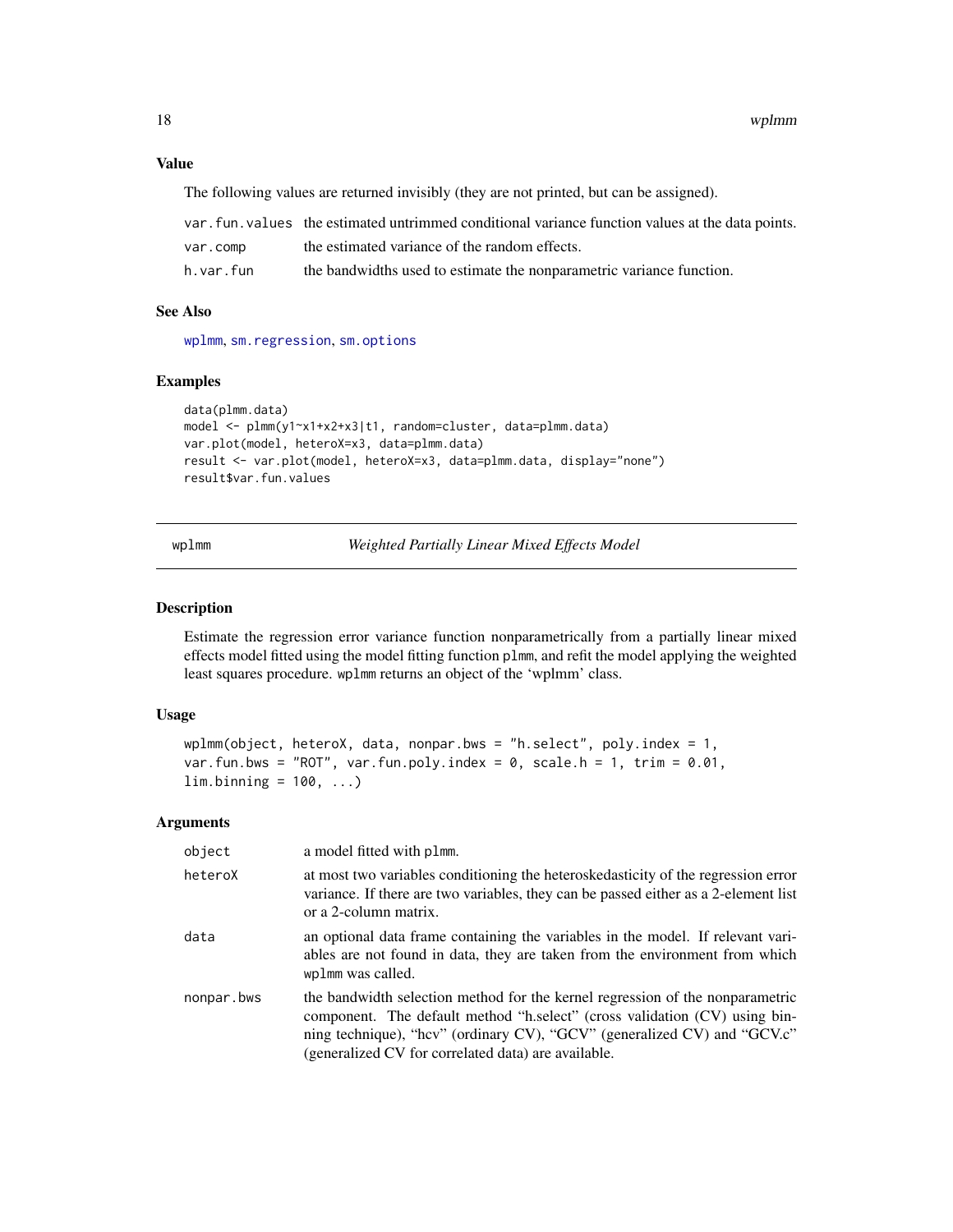#### <span id="page-18-0"></span>wplmm to the contract of the contract of the contract of the contract of the contract of the contract of the contract of the contract of the contract of the contract of the contract of the contract of the contract of the c

| poly.index         | the degrees of polynomial for the kernel regression of the nonparametric com-<br>ponent: either 0 for local constant or 1 (default) for local linear.                                                                                                                                        |
|--------------------|----------------------------------------------------------------------------------------------------------------------------------------------------------------------------------------------------------------------------------------------------------------------------------------------|
| var.fun.bws        | the bandwidth selection method for kernel regression of the variance function. A<br>rule-of-thumb type method "ROT" (default), "h.select" (cross validation using<br>binning technique) and "hcv" (ordinary cross validation) are available.                                                 |
| var.fun.poly.index |                                                                                                                                                                                                                                                                                              |
|                    | the degree of polynomial of the kernel regression to estimate the nonparametric<br>variance function: either 0 (default) for local constant or 1 for local linear.                                                                                                                           |
| scale.h            | a scalar or 2-dimensional vector to scale the bandwidths selected for kernel re-<br>gression of the nonparametric component. The default is 1. When a scalar is<br>given for a nonparametric component of two covariates, it scales the bandwidths<br>in both directions by the same factor. |
| trim               | if estimated variance function values are below the value of trim, they are set to<br>this value. The default is 0.01.                                                                                                                                                                       |
| lim.binning        | the smallest sample size below which binning techniques are not used to calcu-<br>late the degrees of freedom of the estimated nonparametric component. Then,<br>the ordinary cross-validation is used instead. This option doesn't apply if "GCV.c"<br>is used for nonpar. bws.             |
|                    | optional arguments relevant to h. select or hcv, which include nbins, hstart<br>and hend. See sm. options and hcv.                                                                                                                                                                           |

# Details

There are three methods to select bandwidths for kernel regression of the nonparametric variance function: "h.select" and "hcv" call h.select and hcv, respectively, which are functions of the sm package; "ROT" selects the bandwidths for heteroskedasticity conditioning variable  $w$  by  $sd(w)N^{-1/(4+q)}$  where q is the number of the conditioning variables (1 or 2) and N is the sample size.

| coefficients  | estimated regression coefficients.                                                                                                           |
|---------------|----------------------------------------------------------------------------------------------------------------------------------------------|
| fitted.values | conditional predictions of the response, defined as the sum of the estimated fixed<br>components and the predicted random intercepts.        |
| residuals     | residuals of the fitted model, defined as the response values minus the condi-<br>tional predictions of the response.                        |
| var.comp      | variance component estimates.                                                                                                                |
| nonpar.values | estimated function values of the nonparametric component at the data points.                                                                 |
| h.nonpar      | the bandwidths used to estimate the nonparametric component.                                                                                 |
|               | var fun. values estimated variance function values. Original computations less than the value of<br>trim have been set to the value of trim. |
| h.var.fun     | the bandwidths used to estimate the nonparametric variance function.                                                                         |
| rank          | the degrees of freedom of the parametric component, which doesn't include the<br>intercept term.                                             |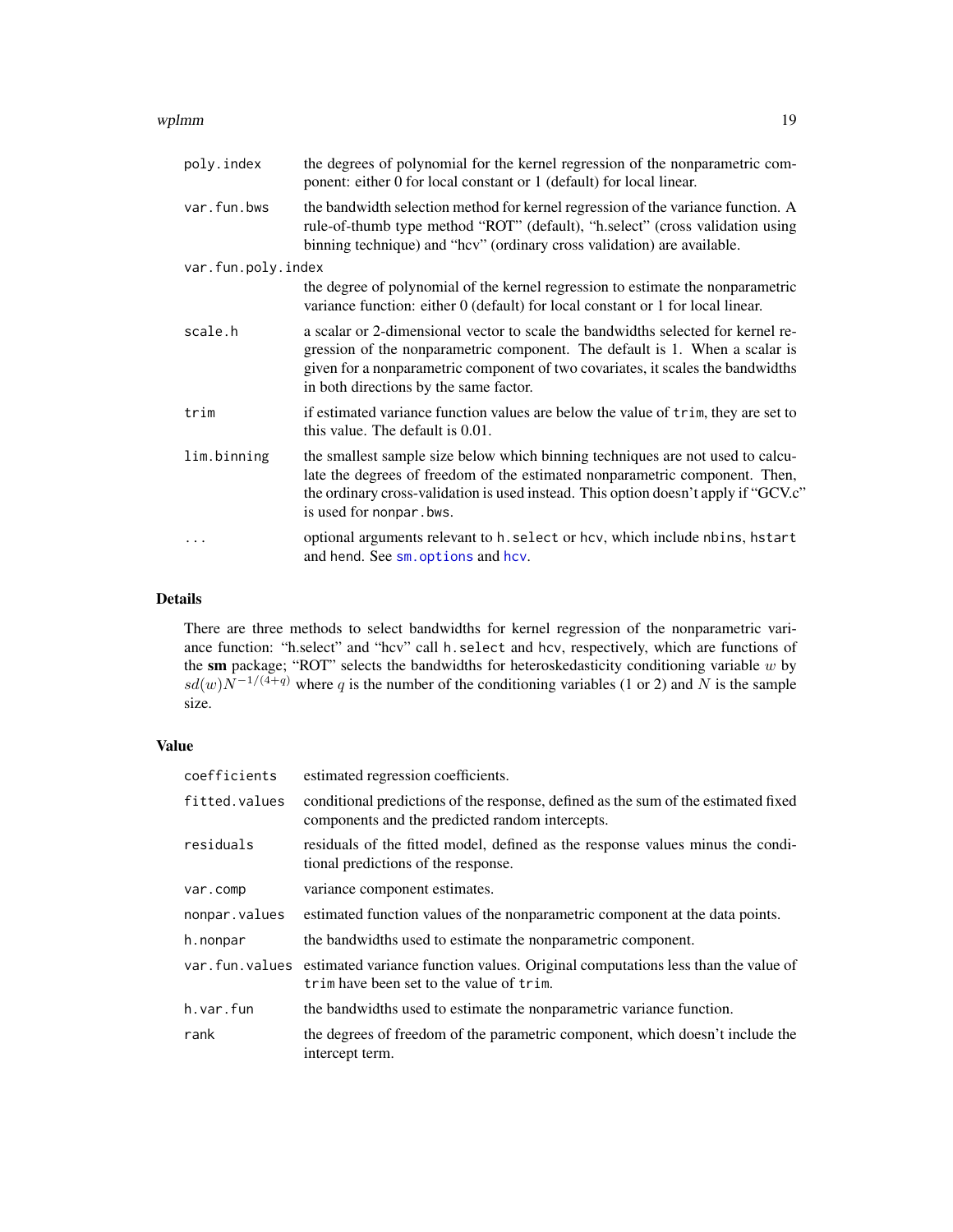<span id="page-19-0"></span>

| df.residual | the residual degrees of freedom defined as $N - p - tr(2S - S^T)$ where N is the<br>sample size, $p$ is the rank of the parametric component, and $S$ is the smoother<br>matrix for the nonparametric component. If "GCV.c" is used for nonpar .bws,<br>alternative definition $N - p - tr(2SR - SRS^{T})$ is applied with R being the<br>estimated correlation matrix of the data. |
|-------------|-------------------------------------------------------------------------------------------------------------------------------------------------------------------------------------------------------------------------------------------------------------------------------------------------------------------------------------------------------------------------------------|
| nbins       | the number of bins (which would have been) used for binning for CV and the<br>calculation of the degrees of freedom.                                                                                                                                                                                                                                                                |
| formula     | formula passed to wplmm.                                                                                                                                                                                                                                                                                                                                                            |
| call        | the matched call to wplmm.                                                                                                                                                                                                                                                                                                                                                          |
| h0.call     | the matched call to select. h0 underlying the plmm that yielded the object.                                                                                                                                                                                                                                                                                                         |
| plmm.call   | the matched call to the plmm that yielded the object.                                                                                                                                                                                                                                                                                                                               |
| xlevels     | if there are factors among the covariates in the parametric component, the levels<br>of those factors.                                                                                                                                                                                                                                                                              |
| heteroX     | the names of the heteroskedasticity conditioning variables.                                                                                                                                                                                                                                                                                                                         |

# See Also

[plmm](#page-4-1), [h.select](#page-0-0), [hcv](#page-0-0), [sm.options](#page-0-0).

```
data(plmm.data)
model <- plmm(y1~x1+x2+x3|t1, random=cluster, data=plmm.data)
model2 <- wplmm(model, heteroX=x3, data=plmm.data)
summary(model2)
```